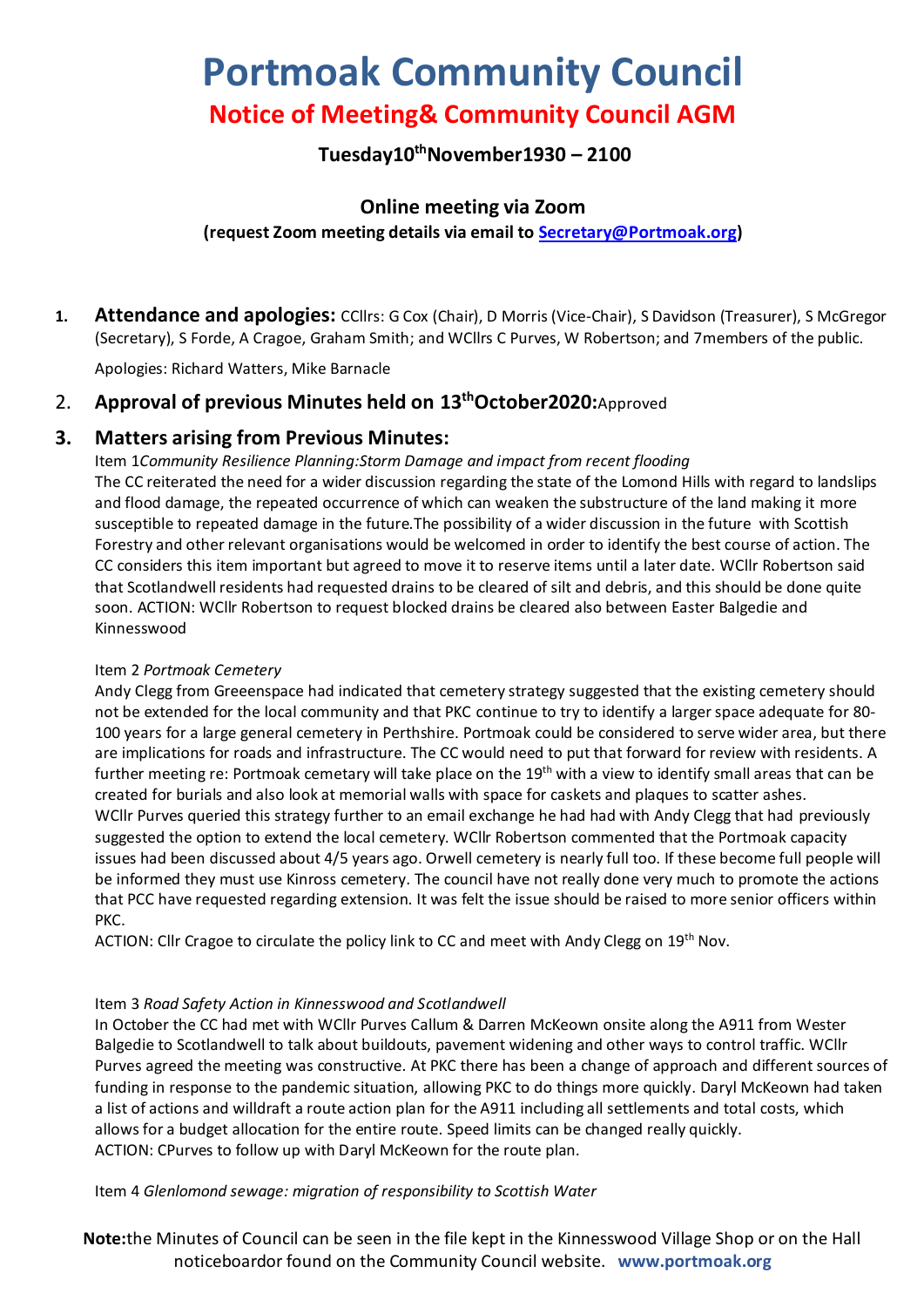No significant updates. Climate change and excess surface water are the main problem now overwhelming the existing sewage system. Glenlomond residents committee have agreed to start some actions and request experts to come onsite and advise the best course of action.

#### Item 5 *Friar Place hedges blocking sight lines and requiring maintenance*

Gary MConnell of PKC had been to view the location and didn'tidentify a problem. The CC explained the sight line should be along the line of the fence. ACTION: WCllr Robertson to request Gary McConnell to review the sightlines again.

#### Reserve items:

Item 7*Footpath from Scotlandwell to the Church, Hall and beyond: no update* Item 8*Rural Transport*: meeting coming up on 19/11/20, Cllr is to attend. Item 9*Loch Leven water quality: no updates* Item 10*SEPA / Scottish Enterprise River Leven Catchment Project: no update*

### **4. New Matters arising:**

Item 1: *Public Consultation – Use of Open Space, beside Whitecraigs, Kinnesswood* During the initial 2020 lockdown a resident created flower beds in the open space which the CC agreed was a community spirited thing to have done. This did leave the question of ongoing maintenance and PKC Were consulting on this item with residents. The CC agreed that it is a minor issue and up to the Whitecraigs residents to decide. The CC will assist as required if requested by Whitecraigs residents. ACTION: CC to monitor for decision

#### Item 2: *Construction of hill track, Bishop Hill, Kinnesswood (report attached)*

The report prepared by Cllr Morris,regarding the recent hill track construction on Bishop Hill, was welcomed. A response from the landowner was read out in part at the meeting confirming that notification had been made to SNH and approval given. Clllr Morris indicated that the planning regulations required that a process of "Prior Notification and Approval" should have been made to PKC for the whole track before construction commenced and PKC had confirmed this was not done. Failure to carry out this process meant that the landowner lost "Permitted Development Rights" for this particular project. There was opinion from members of the CC and public that the construction work had been detrimental to the path, and that the track should be reinstated as a footpath, with no vehicular use. There was a discussion about application to PKC for retrospective planning permission to be sought for the work if this was appropriate, but that first an informal discussion with the landowner would be initiated. WCllr Robertson was in favour of informal discussion and maintenance of goodwill. The CC noted that they and individual citizens have no formal locus within planning regulations for discussion of the path works of this type unless a retrospective planning permission is sought and granted.

ACTION: Chair to initiate an informal discussion with the landowner to articulate the local concerns.PCC to investigate application for retrospectiveplanning permission if appropriate and in interests of the community.

## **6. Reports:**

#### a.**Police Reports**

(1) The Local Police Report: the Secretary had reached out to the Police liaison in view of the recent nonattendance of the Police at CC meetings, and also with regard to the unpleasant recent burglaries in Kinnesswood and Auchmuir Bridge. The Police Liaison Officer had responded and had provided a report which the Secretary would circulate to the Community, which also included useful home security advice.

#### b.**Planning**

- (1) New Applications:
	- a. 20/01291/FLL | Extension to outdoor seating area, installation of a canopy and associated engineering works | Loch Leven Larder Wester Balgedie Kinross KY13 9HD No comment
	- b. 20/01424/FLL | Erection of a shed | Cnoc An Fhraoich Glenlomond Kinross KY13 9HF No comment

**Note:**the Minutes of Council can be seen in the file kept in the Kinnesswood Village Shop or on the Hall noticeboardor found on the Community Council website. **www.portmoak.org**